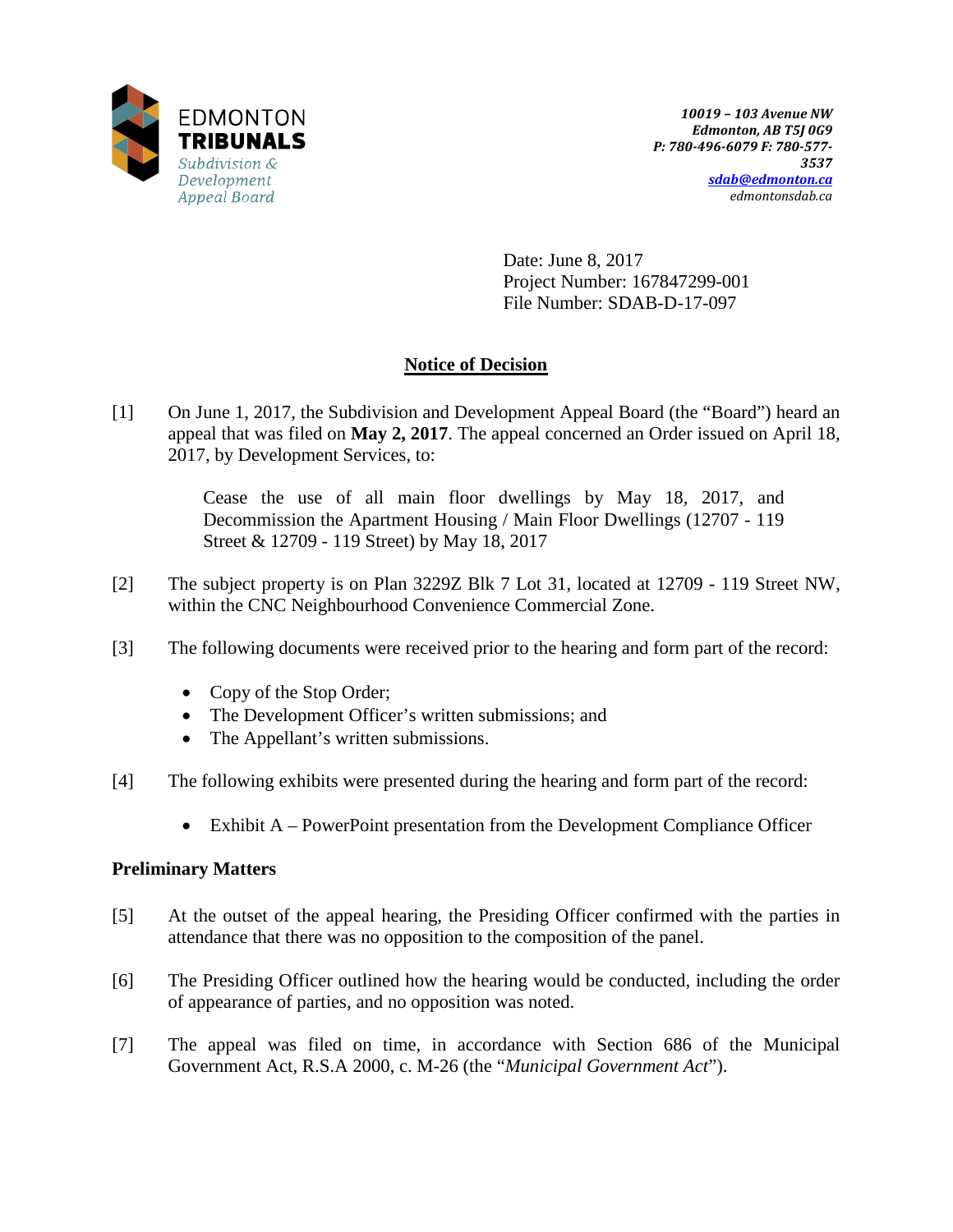## **Summary of Hearing**

- *i) Position of the Appellant, L. Hayes*
- [8] The current owner purchased this property in 2006. At that time it was listed as residential property as per the copy of the advertisement that she submitted with her appeal.
- [9] She relied on a lawyer to handle the purchase and perform the required searches and also looked at the City of Edmonton "slim maps". The tax assessment showed this as a residential triplex.
- [10] The Real Property Report in 2015 labelled this as a commercial property but she had a letter from the City showing a variance had been granted and it would not be a problem unless the property was redeveloped. The lawyer reviewed this letter and felt everything was in order.
- [11] The previous owner told her that, when he purchased the property, he had the City come out and confirm it was residential. She believes that the first floor dwellings were developed in the 1970's.
- [12] In 2015, she had a difficult tenant and the police assisted her in evicting this tenant. This tenant registered a complaint and as a result she received an order from the Government of Alberta stating that renovations were required. They spent a substantial amount of money to comply with the order and fix the stairwell, remove the drywall from the basement and update the plumbing.
- [13] Subsequently, she received a call from the City advising that an inspection was required to determine the Use. She was advised that the City needed to obtain the previous development permits and they finally got back to her and advised that the last permit was for a beauty parlour.
- [14] At that time it was suggested that she should apply for a development permit. She paid to have plans done and made the application, which was subsequently refused. The reason for refusal was that the *Edmonton Zoning Bylaw* requires that the first floor must be commercial and only the upper storey could be Apartment Housing. She could not understand why she was told to apply only to be refused.
- [15] She does not want to operate this as a commercial property. The types of commercial properties in this area do not make it a better neighbourhood and consist of pawn shops, bars, the Dover Hotel and "massage parlours".
- [16] She provides low income housing and one of her tenants has lived on the main floor for six years. He is on AISH and pays \$700.00 a month rent. This is one of the only affordable places he can find with a laundry room on the main floor and no stairs. Most rents in the neighbourhood are at least \$900.00 and it will be difficult for him to find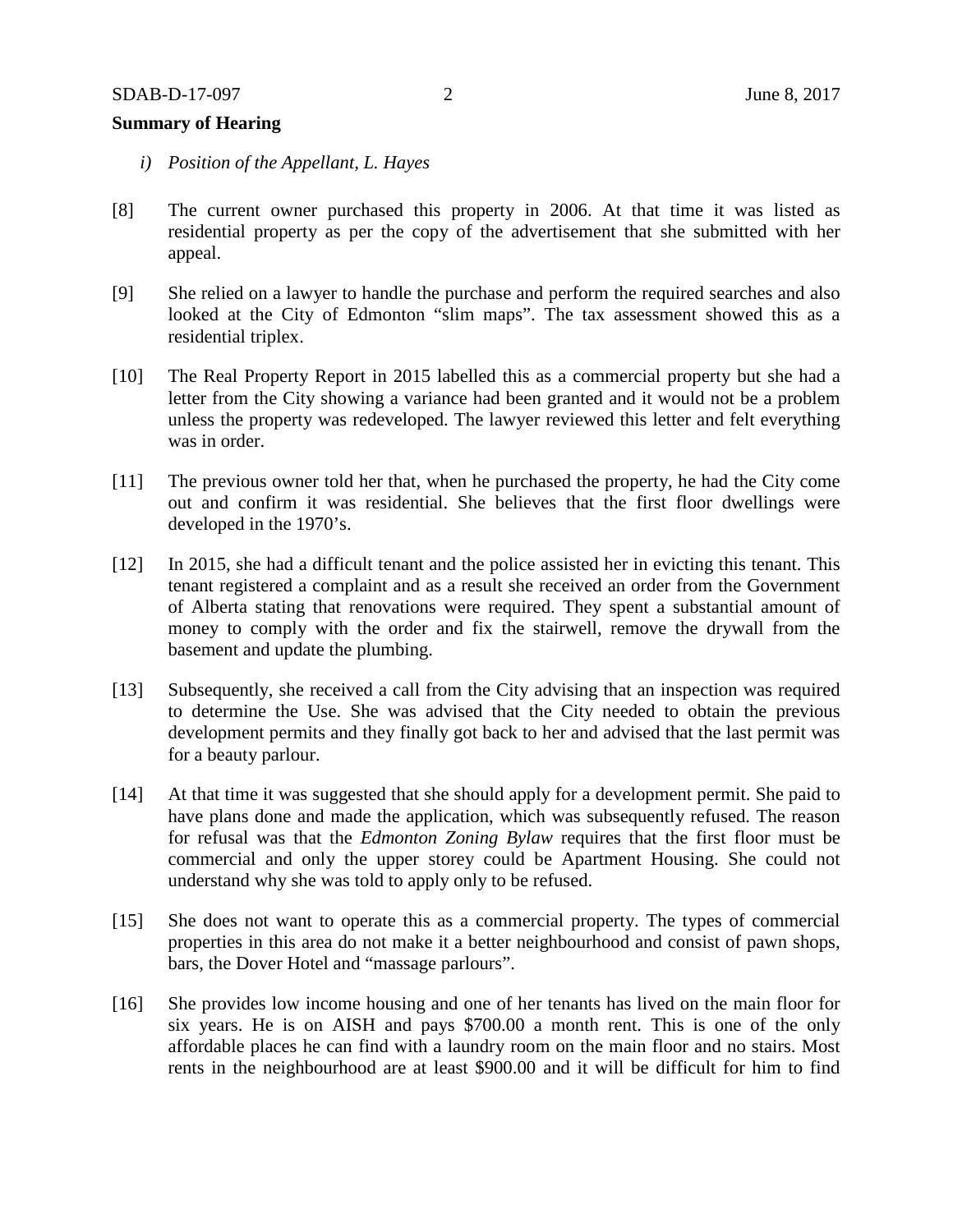alternative housing close to bus service and the Yellowhead Trail. She does not understand that, if it has been an apartment forever, why is it a problem all of a sudden.

- [17] In 2015 the City advised her that, as long as she is doing something to try to fix or sell the property, no action would be taken and she would not be forced to evict the tenants. She has been trying to sell since last year.
- [18] In 2017 she received another call from the City to inspect the property, which resulted in the Stop Order which is the subject of today's appeal, with a compliance date of three weeks from when she received the Order. This is in clear violation of the *Residential Tenancies Act,* which requires a landlord to give tenants three months clear notice for eviction.
- [19] The subject property is adjacent to another commercial property, which was a computer repair shop when she purchased her property 10 years ago and later became an adult store. It is currently vacant and for sale. On the other side of her property is a vacant lot. She did not apply for re-zoning as she would have had to get these immediately adjacent neighbours to agree to the re-zoning application.
- [20] She had no reason to believe that this was not a residential property because the surrounding area is all residential.
- [21] This whole situation has occurred because of a lack of coordination between City departments. If the tax department had communicated with the development department, this problem could have been identified a long time ago and she would never have purchased the property and would not be facing fines and having to evict tenants.
- [22] She was never informed when she first started dealing with the City in 2015 that a Stop Order could potentially be issued. She was under the assumption that she could keep operating as long as she was actively trying to sell the property. She has listed it as commercial property with her realtor.
- [23] If the Stop Order were to be upheld she would like the compliance date extended until the property sells – at least until the end of September. The current tenants are aware that the property is being sold and that they will eventually have to vacate but they have not been given formal notice to vacate. She wants to be able to provide them with the required three months' notice.
	- *ii) Position of the Development Compliance Officer, N. Swain*
- [24] Ms. Swain was accompanied by her supervisor, Ms. K. Lamont. Ms. Swain gave a PowerPoint presentation (marked Exhibit A).
- [25] Apartment Housing is not a Permitted Use in the underlying CNC Neighbourhood Convenience Commercial Zone. It is only a Discretionary Use if the main floor is developed as commercial Use.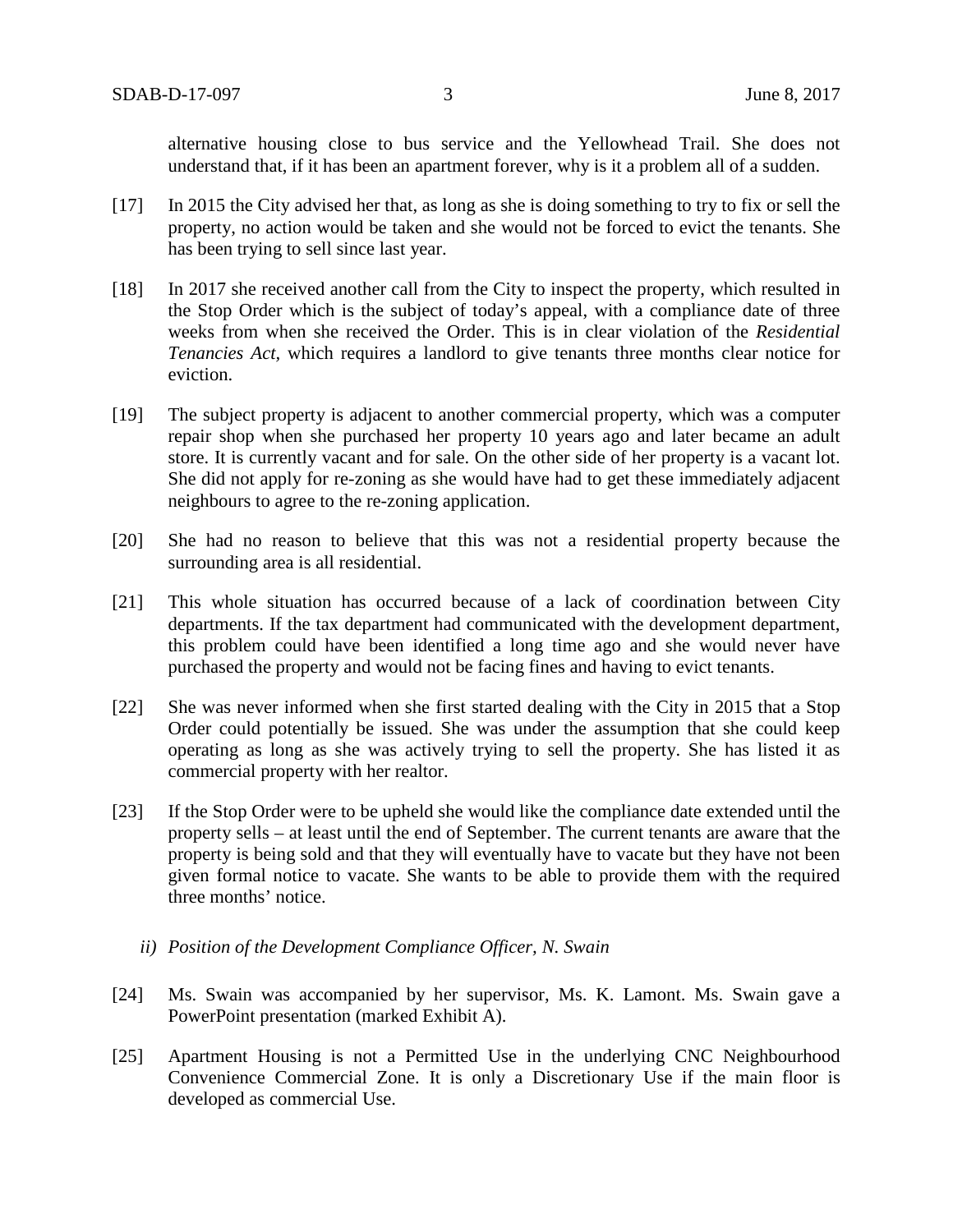- [26] Maps were shown to illustrate the location of the site as well as the boundaries of the Calder Neighbourhood Improvement Plan. A Google Street View of the property was also shown.
- [27] The original approval on September 24, 1948, was for "retail store and apartment in a "G" Three Storey Business District, with the front yard to be less than required by the Bylaw". In October 26, 1966, the Use was changed from retail store to a beauty parlor.
- [28] An interior inspection was conducted on November 16, 2015, which confirmed there were two occupied main floor dwellings as well as an occupied dwelling on the second floor. Interior photos of the three dwellings showed separate front entrances, kitchens bathrooms and bedrooms for each unit.
- [29] A Violation Notice was mailed to the property owners as a result of the November 16, 2015, inspection which provided the owners with two options. They could either apply for a Development Permit or revert the property to its original approved state as a Retail Store and Apartment. The owner applied for a Development Permit, which was refused on September 29, 2016 because:
	- The general purpose of the CNC Neighbourhood Convenience Commercial Zone would not be met. As per Section 11.3(1) of the *Edmonton Zoning Bylaw* a Development Officer does not have the authority to vary the General Purpose of the appropriate zone.
	- Although Apartment Housing is a Discretionary Use in the CNC Neighbourhood Convenience Commercial Zone it shall only be permitted in buildings where the first Storey is used for commercial purposes as per Sections 310.3 and 310.5(1)(a) of the *Edmonton Zoning Bylaw*.
- [30] On April 12, 2017, a second inspection was conducted but they were only able to gain access to one of the main floor dwellings (12709 – 119 Street); they were granted entry by the tenant.
- [31] On April 18, 2017, a Section 645 *Municipal Government Act* Order was issued and mailed to the property owners advising them to "Cease the use of all main floor dwellings by May 18, 2017 and to decommission the Apartment Housing / Main Floor Dwellings by May 18, 2017."
- [32] Since 2009 several complaints have been received regarding this property including snow on sidewalk, nuisance complaints, unlicensed businesses and two inappropriate land uses.
- [33] Ms. Swain reviewed the relevant legislation and definitions she used when making her decision.
- [34] The Order before the Board was issued by a Designated Officer of the Development Authority as defined in Section 624 of the *Municipal Government Act*. Due to the number of complaints listed above, Ms. Swain requests that the Board uphold the Order. She feels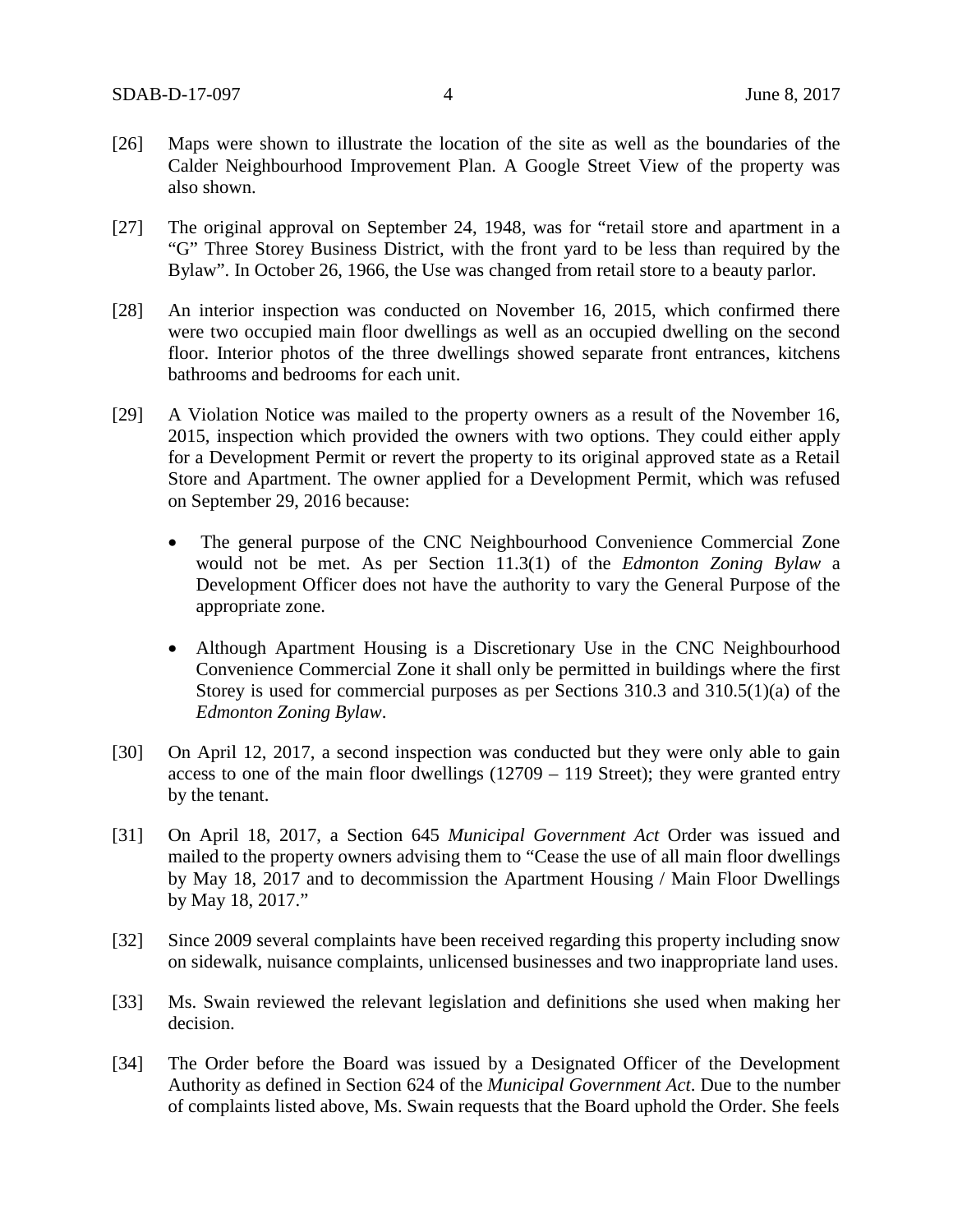the current development is not meeting the intent of the *Edmonton Zoning Bylaw* and it unduly interferes with the enjoyment or value of the neighbouring parcels of land.

- [35] She disputes that the property owner was assured that no enforcement steps would be taken or that tenants were permitted to stay as long as steps were being taken to sell the property. There are Building Code issues here as confirmed by the order issued by the Government of Alberta.
- [36] On December 7, 2015, J. McArthur, a City of Edmonton Development Officer discussed the compliance letter with Ms. Hayes that she previously referred to. That letter stated that the Use was non-conforming but this only applies to the exterior of the building. Ms. Hayes was not satisfied with the answer.
- [37] Ms. K. Lamont advised that the Development Authority had been given the impression that the property would sell quickly. Due to the length of time the sale is taking, they are concerned regarding the continuance of the illegal Use.
- [38] Ms. Swain is aware of the three-month notice requirement in the *Residential Tenancies Act* but this is an agreement between the Landlord and the Tenant. They typically allow 30 days for a Stop Order to be complied with. It is up to the land owner to work with the tenants; sometimes the Landlord will offer to pay for moving costs to get them out earlier. The Compliance Officer does have the ability to give a time extension if an actual deadline date has been set.

#### *iii) Rebuttal of the Appellant*

- [39] The safety concerns raised by Alberta Health have been corrected. She is not aware of any other safety or health concerns applicable to this property that would endanger the tenants. There are no fans above the stoves, however many old properties do not have these fans because they were not required at the time the properties were developed.
- [40] She was verbally advised on the phone that the City would not make her evict her tenants.
- [41] The reason the sale is taking longer than anticipated is she was told to apply for a Development Permit. Why was she advised to do this if this development was not possible? She would have moved more quickly to try to sell and would not have bothered to get blueprints done.
- [42] She did not appeal the Development Permit refusal because she did not see any point. She had been told the only way this could be approved is if the main floor reverts to commercial.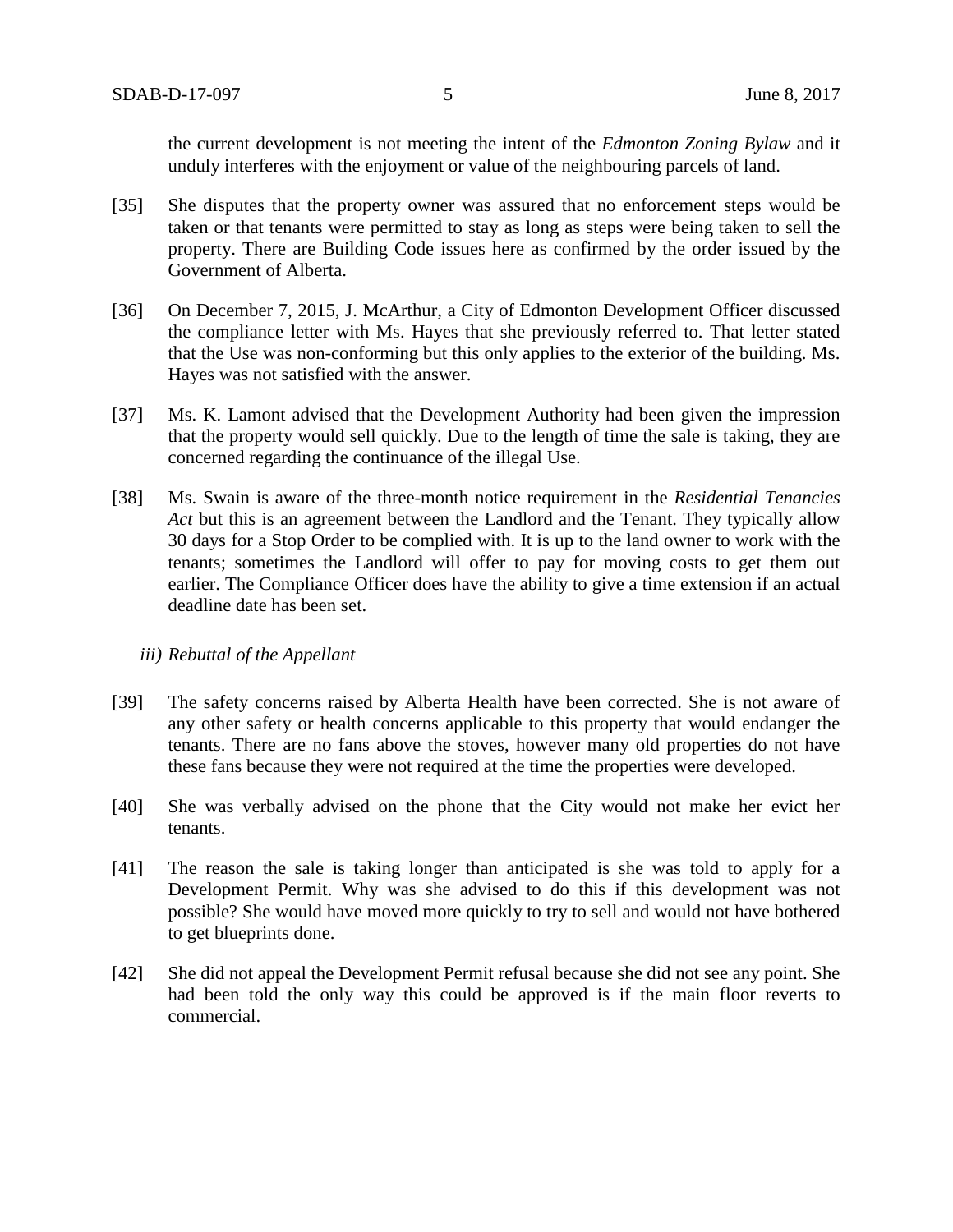### **Decision**

[43] The appeal is ALLOWED IN PART and the Stop Order is UPHELD. The compliance date of the Stop Order is varied to October 1, 2017.

### **Reasons for Decision**

- [44] In September 1948, a Development Permit was issued for this property to erect a retail store with an Apartment on the second storey. Over the years there have been a number of changes in Uses in the business on the main floor of this development, but at no time was a Development Permit ever obtained for residential development on the main floor. At some point the main floor commercial Use was converted into two Dwellings.
- [45] In February 2015, the situation came to the attention of City authorities with the result that a *Municipal Government Act* Order was issued on November 25, 2015 to either obtain a Development Permit for a three unit Apartment House or to revert the property to its original approved state as a retail store on the main floor with a second storey Apartment. On September 29, 2016, the Appellant's application for a Development Permit for a three unit Apartment House was refused.
- [46] While Apartment Housing is a Discretionary Use in the CNC Neighbourhood Convenience Commercial Zone, the refusal was based on the fact that, under Section 310.5(1)(a) of the *Edmonton Zoning Bylaw,* Apartment Housing shall be permitted only in buildings where the first storey is used for commercial purposes. The Appellant did not appeal the September 29, 2016 refusal.
- [47] A Stop Order was subsequently issued to cease the use of all main floor dwellings and to de-commission the main floor dwellings by May 18, 2017. The Appellant appealed that Stop Order and that is the issue before the Board today.
- [48] The Board accepts the Appellant's evidence that she was not aware when she purchased the property that the main floor dwellings did not comply with the *Edmonton Zoning Bylaw*. The Board also accepts her evidence that she has acted in good faith to do everything she thought was required by Provincial and City authorities with respect to the property. The Board sympathizes with the Appellant's situation. However, the issue before the Board is simply whether the Stop Order under appeal was properly issued.
- [49] The Board is satisfied that the Stop Order was validly issued by a person having the authority to do so.
- [50] The Appellant does not contest the fact that there are two tenant-occupied dwellings on the main floor in contravention of Section 310.5(1)(a) of the *Edmonton Zoning Bylaw*. Accordingly, the Stop Order must stand.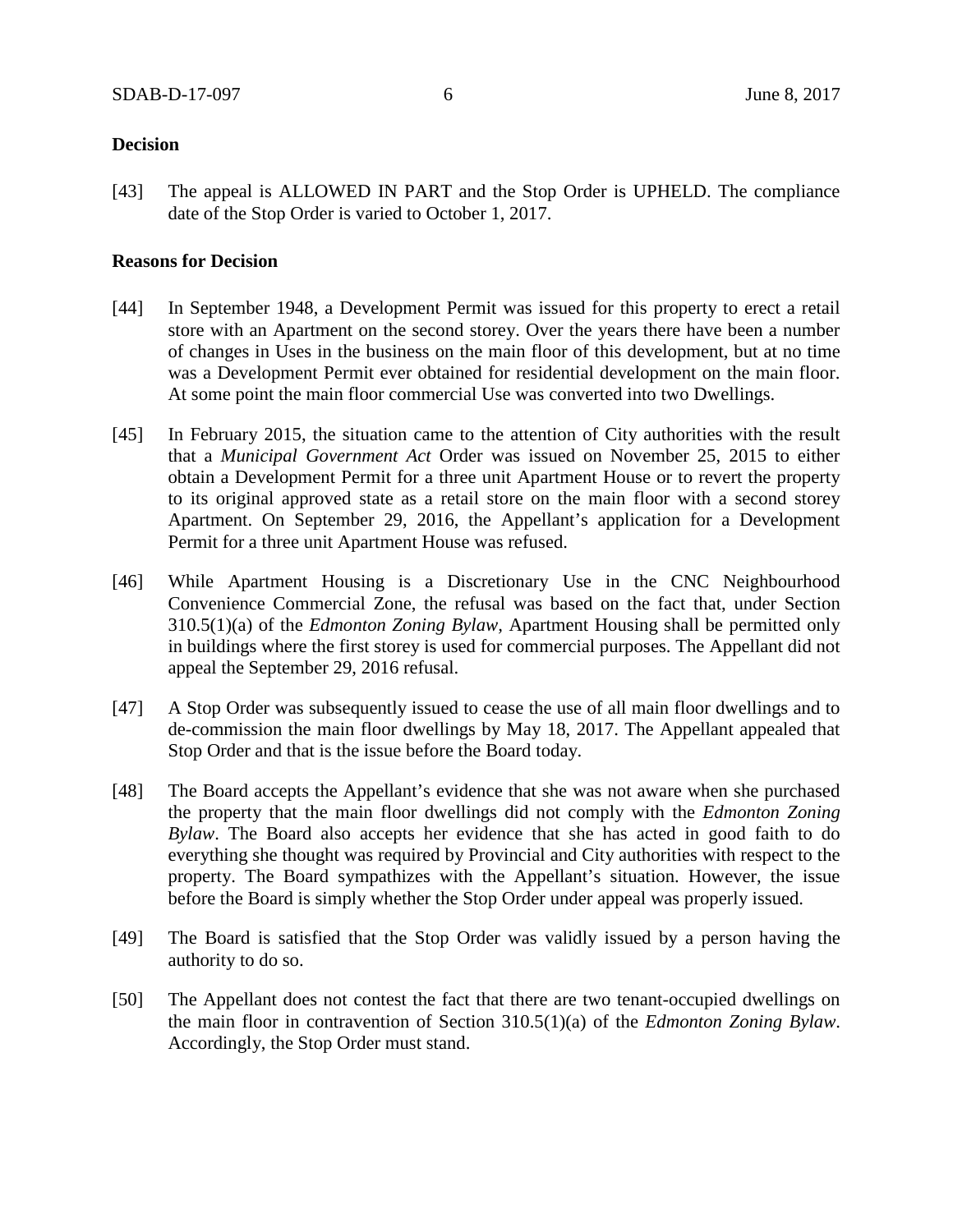[51] However, the Board thinks that it is appropriate to grant an extension of time to comply with the Stop Order so that the Appellant can provide appropriate notice to the main floor tenants. Accordingly the time for complying with the Stop Order is extended to October 1, 2017.

> Mark Young, Presiding Officer Subdivision and Development Appeal Board

# **Board Members in Attendance:**

Ms. P. Jones; Mr. A. Nagy; Mr. J. Wall; Ms. E. Solez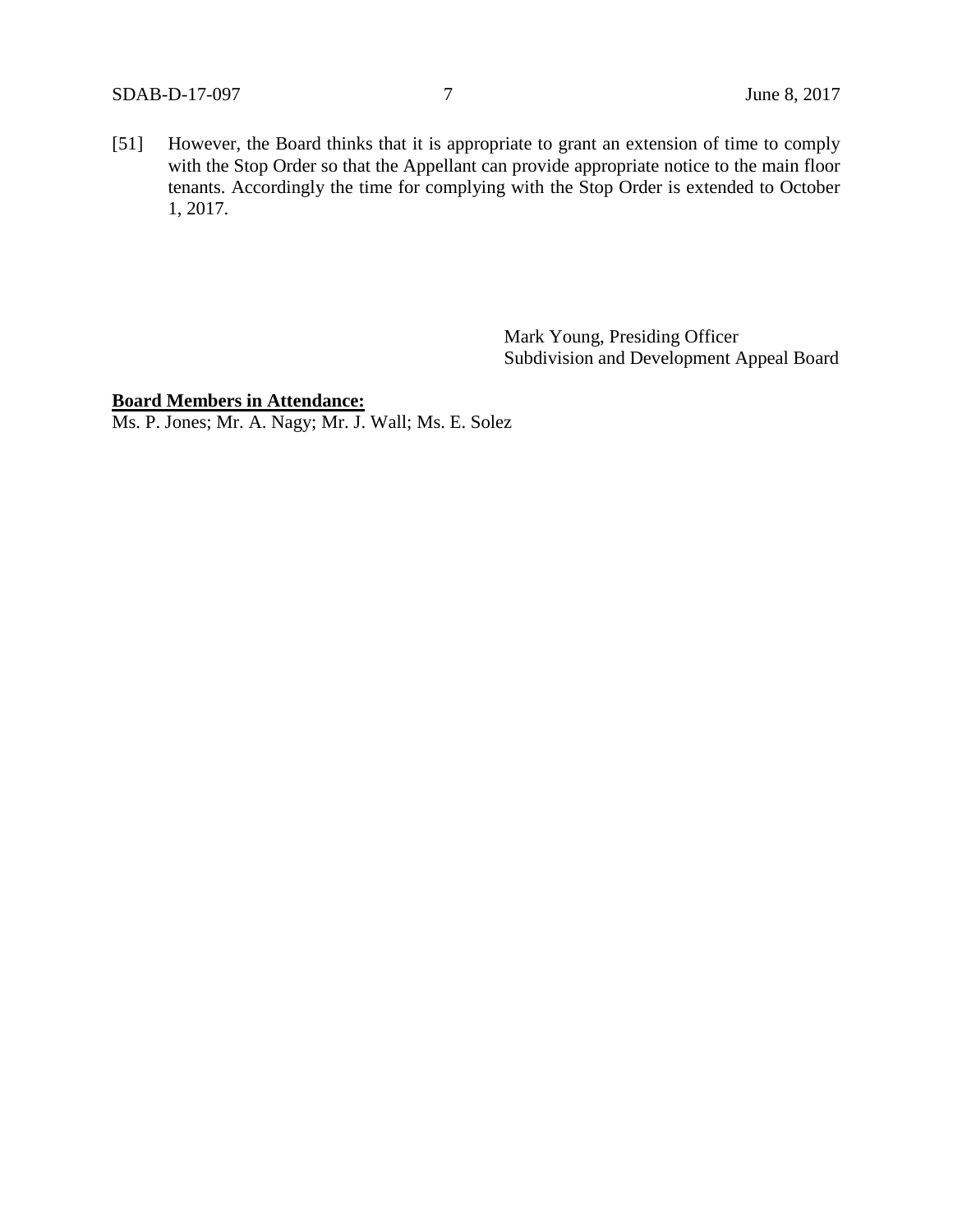## **Important Information for the Applicant/Appellant**

- 1. This decision may be appealed to the Alberta Court of Appeal on a question of law or jurisdiction under Section 688 of the *Municipal Government Act*, RSA 2000, c M-26.
- 2. When a decision on a Stop Order appeal has been rendered by the Subdivision and Development Appeal Board, the enforcement of that decision is carried out by the Sustainable Development Department, located on the 2nd Floor, Edmonton Tower, 10111 – 104 Avenue NW, Edmonton, AB T5J 0J4.

*NOTE: The City of Edmonton does not conduct independent environmental checks of land within the City. If you are concerned about the stability of this property for any purpose, you should conduct your own tests and reviews. The City of Edmonton, when issuing a development permit, makes no representations and offers no warranties as to the suitability of the property for any purpose or as to the presence or absence of any environmental contaminants on the property.*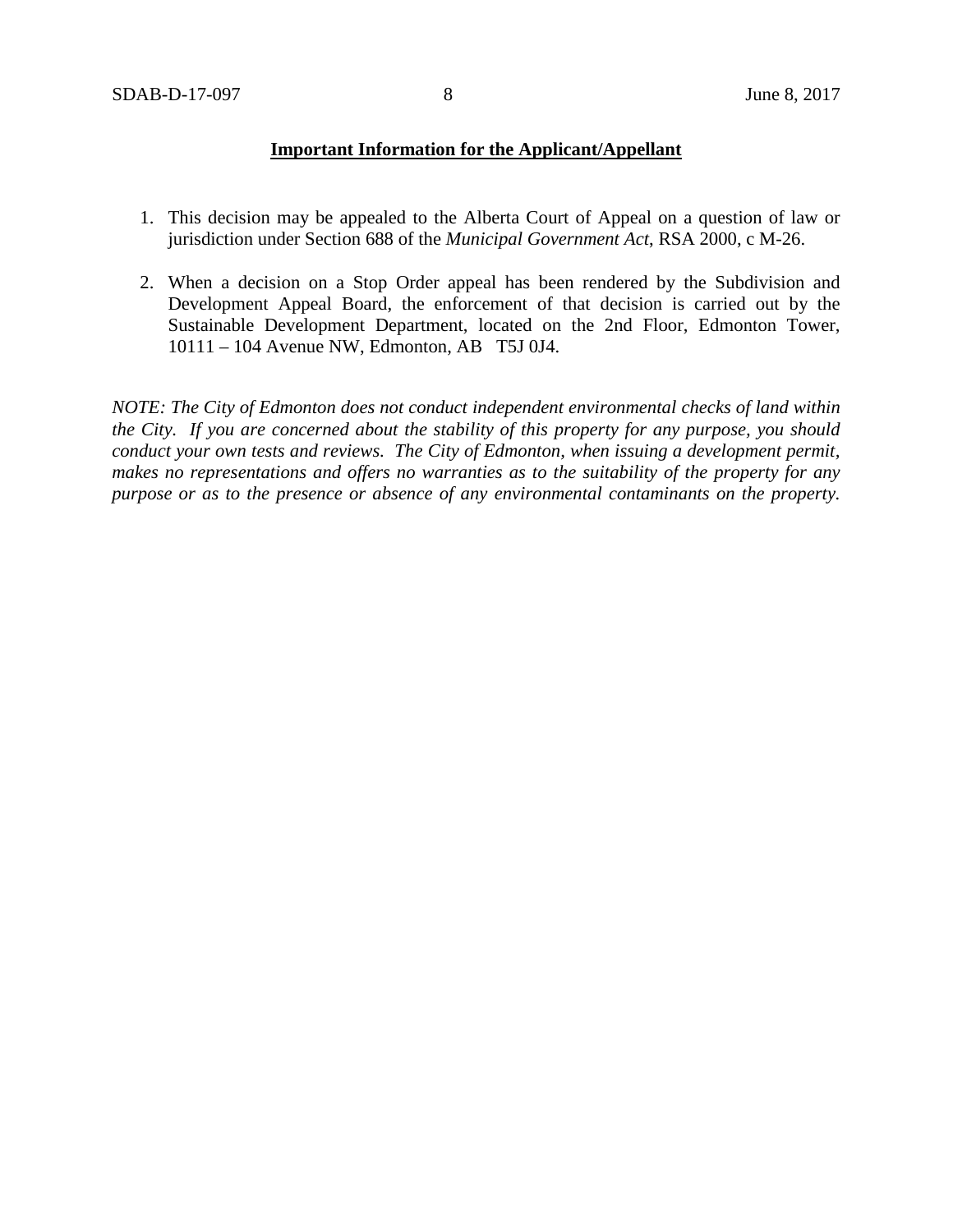

Date: June 8, 2017 Project Number: 240634557-001 File Number: SDAB-D-17-098

# **Notice of Decision**

[1] On June 1, 2017, the Subdivision and Development Appeal Board (the "Board") heard an appeal that was filed on **May 4, 2017**. The appeal concerned the decision of the Development Authority, issued on April 12, 2017, to approve the following development:

> Construct a Single Detached House with a front Veranda, rear uncovered deck (1.22 metres by 2.29 metres), front upper floor balcony, fireplace, and Basement development (NOT to be used as an additional Dwelling).

- [2] The subject property is on Plan 222HW Blk 22 Lot O, located at 11207 60 Street NW, within the RF1 Single Detached Residential Zone. The Mature Neighbourhood Overlay applies to the subject property.
- [3] The following documents were received prior to the hearing and form part of the record:
	- Copy of the Development Permit application with attachments, proposed plans, and the approved Development Permit;
	- The Development Officer's written submissions; and
	- The Respondent's revised plans.
- [4] The following exhibits were presented during the hearing and form part of the record:
	- Exhibit  $A An$  e-mail from the Community League President

# **Preliminary Matters**

- [5] At the outset of the appeal hearing, the Presiding Officer confirmed with the parties in attendance that there was no opposition to the composition of the panel.
- [6] The Presiding Officer outlined how the hearing would be conducted, including the order of appearance of parties, and no opposition was noted.
- [7] The appeal was filed on time, in accordance with Section 686 of the Municipal Government Act, R.S.A 2000, c. M-26 (the "*Municipal Government Act*").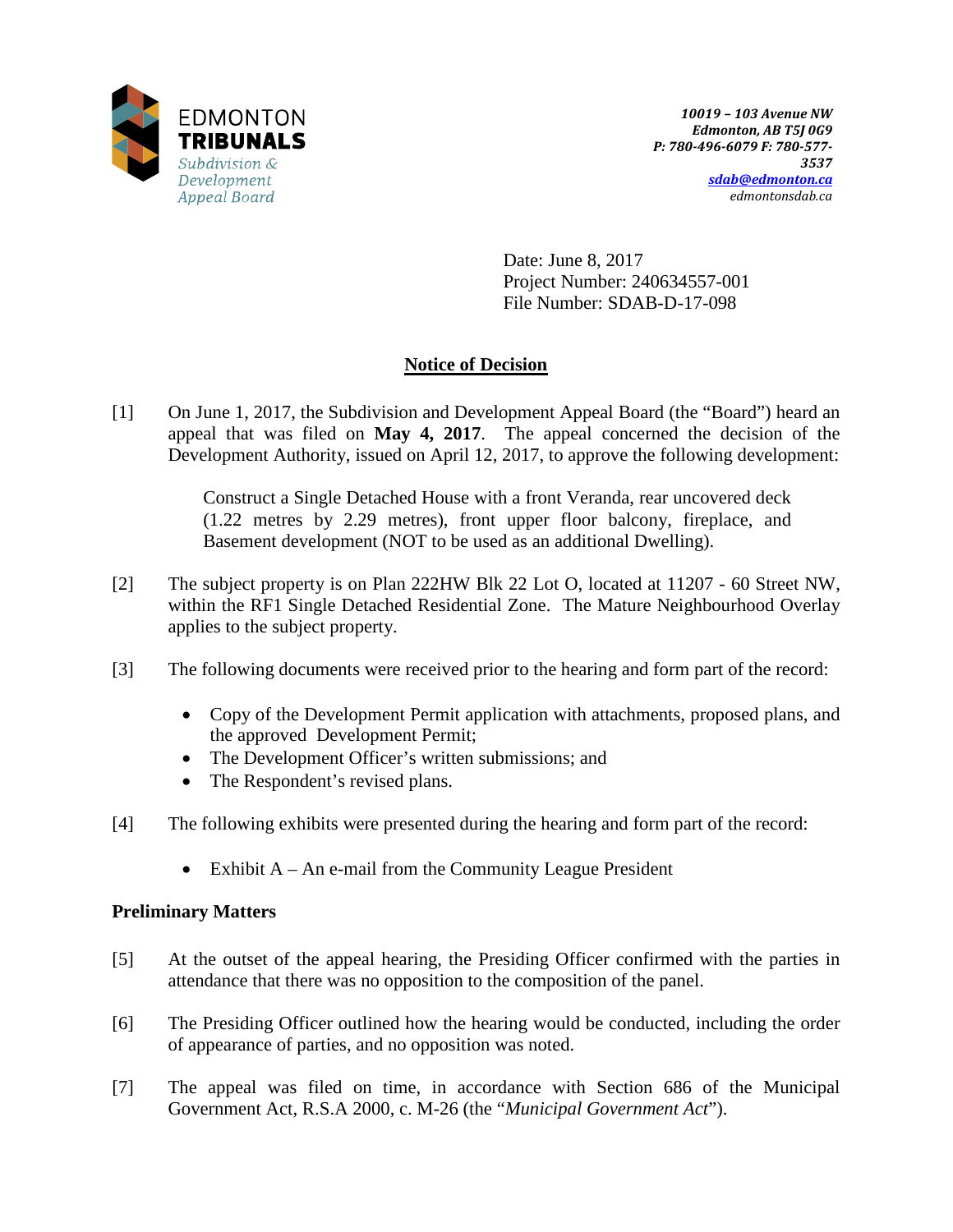### **Summary of Hearing**

- *i) Position of the Appellant, M. Moore*
- [8] The only concern he has with the proposed development is the privacy issue created by the terrace on top which allows the residents to look into his bathroom window. The revised drawings eliminate this concern.
- [9] One of his trees needs to be trimmed and he has an estimate for this. He is confident this issue can be worked out.
- [10] He has no concerns with the deficiency in the required front Stepback of the Rooftop Terrace.
- [11] He wants a house to be developed on the subject site; the sooner it goes ahead the better.

The Chair called for a brief adjournment at this point to allow the Appellant time to review the Development Officer's submission regarding his reasons for granting a variance for the side Stepback for the Rooftop Terrace.

- [12] After reviewing the report, the Appellant still felt the Respondents would be able to look directly into his bathroom window without the proposed privacy wall. The Appellant's house is a split level and his bathroom is located in the higher portion, which is closest to the proposed development. The Appellant confirmed that his bathroom window is not frosted and it opens.
- [13] The Appellant does not want to overhear conversations taking place on the Rooftop Terrace. The proposed wall would address privacy issues for both parties.
	- *ii) Position of the Development Officer, B. Liang*
- [14] Mr. Liang reviewed some illustrations in his report which he had prepared using information from the Real Property Report and the drawings. He used these drawings to show why he had approved the variances to the required Stepbacks for the Rooftop Terrace.
- [15] A person standing on the Rooftop Terrace would not be able to see into any of the neighbouring windows; their view would be of the neighbouring roof. There are no skylights located on the neighbour's roof and the neighbour's amenity areas are located on the opposite side of the neighbouring buildings. The roof of the neighbouring house blocks any views of the patios in the amenity areas. A person would have to stick their head out over the side of the Rooftop Terrace to see anything.
- [16] Most of the sound generated from the Rooftop Terrace would travel away from house and over the neighbour's roof. In order to reach the neighbour's property it would first have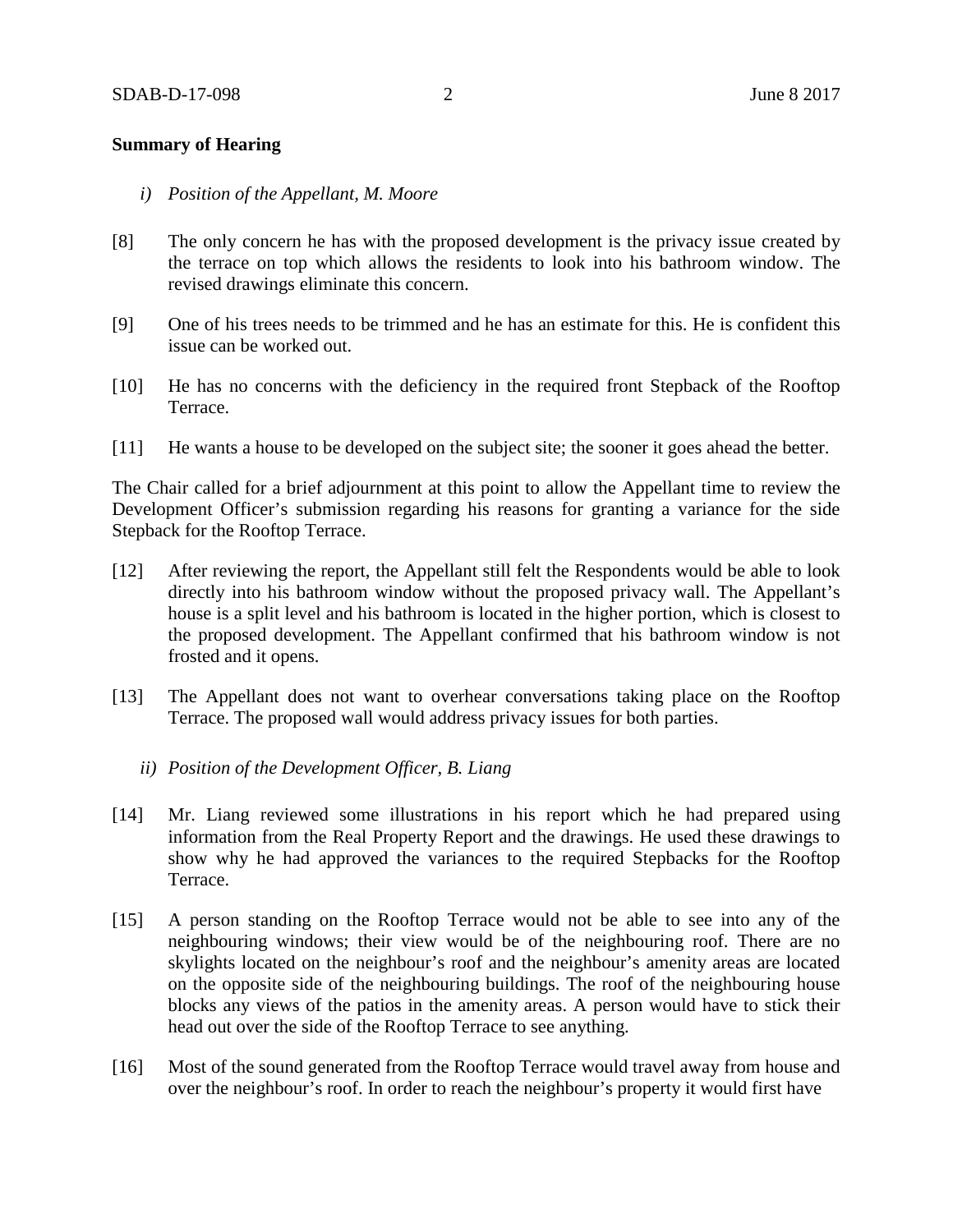to pass through the floor, a wall and the railing. The building itself blocks most of the sound from the Rooftop Terrace. A person would have to intentionally yell from right at the edge of the terrace in order for sound to become an issue.

- [17] In his opinion, there are no privacy concerns associated with the proposed Rooftop Terrace. That is why he did not require any type of privacy screening at the time of approval.
- [18] He confirmed he has seen the revised plans with the addition of a wall. His decision would remain the same because the variances for the Rooftop Terrace Stepbacks would still be required. The proposed wall would completely eliminate any possible privacy impacts.
- [19] He confirmed that the Appellant's home is a split level and that both portions have a flat roof. One side of the house is slightly elevated from the other.
- [20] If the Rooftop Terrace were an enclosed room with a window on the side facing the neighbour's property, the Development Officer would not have asked for any special window treatment as the window would be overlooking the roof of the adjacent house.

*iii) Position of the Respondent, T. Hoover, Habitat Studio & Workshop Ltd.*

- [21] Their intent has always been to construct a beautiful home to replace the current eyesore.
- [22] All of the regulations of the Mature Neighbourhood Overlay have been met.
- [23] The Rooftop Terrace is a design element that adds character to the development and the only variances required are:
	- A variance of 1.0 metre to the required front Stepback of the Rooftop Terrace.
	- A variance of 2.0 metres to the required Stepback of the Rooftop Terrace on the side facing the Appellant's property.
- [24] The Appellant does not have a concern with the deficiency in the required front Stepback. The deficiency in the side Stepback has been addressed by adding a full height wall on this side of the Rooftop Terrace. This is a design change that has already been made and they intend to stay with this revision.
- [25] Mr. Hoover referred to an e-mail from the Community League President, Anne Parker, approving the design changes and expressing confidence that a certified arborist will work with the Appellant to protect his tree. This e-mail was marked as Exhibit A.
- [26] Habitat Studio has guidelines they follow regarding trees. Mr. Hoover acknowledged that there is a large evergreen tree on the Appellant's property that will require pruning but this should not cause any damage to the tree.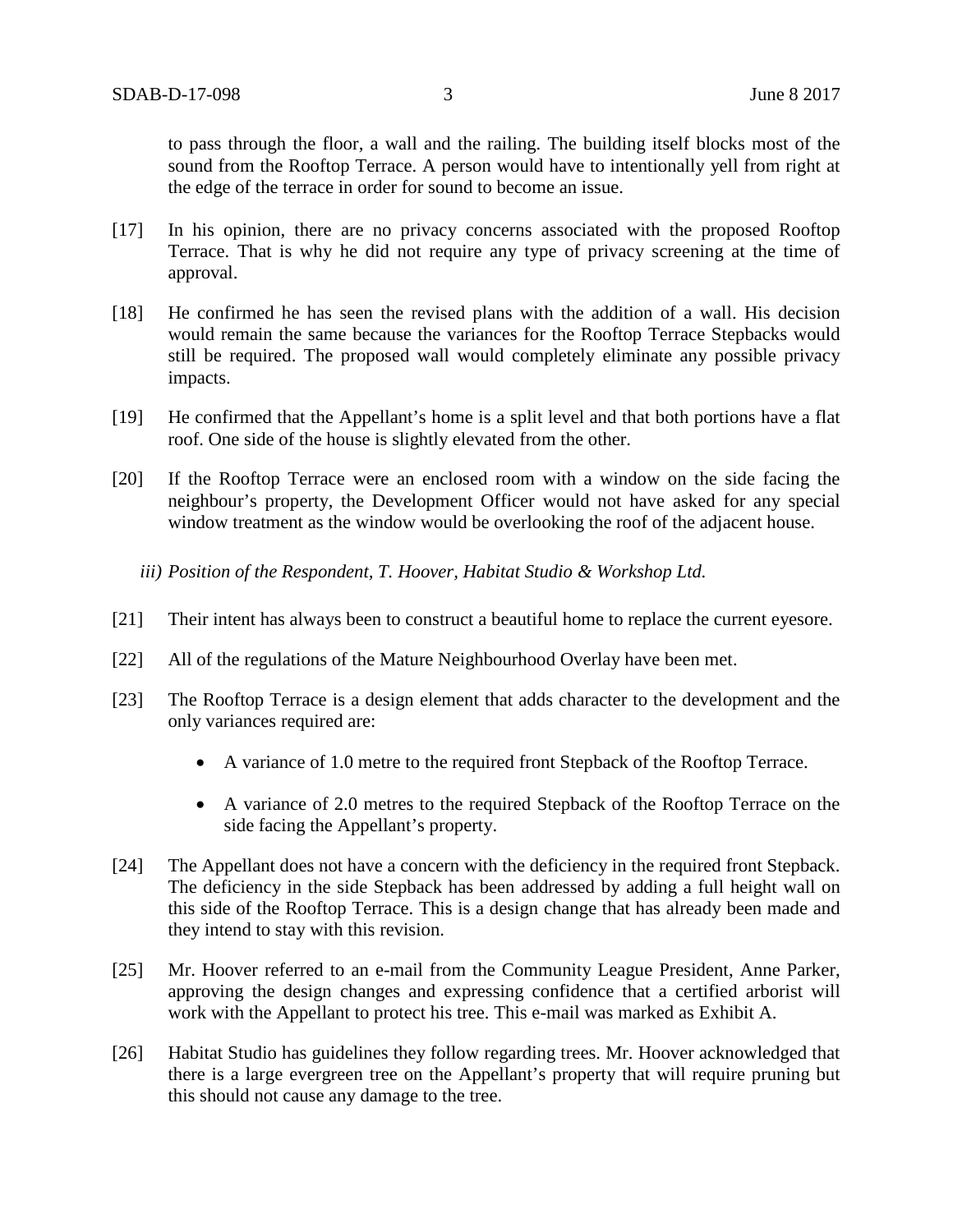- [27] There is no reason not to approve this permit. They have taken steps beyond what is required and are trying to be as neighborly as possible by addressing concerns regarding overlook and noise. 112 Avenue is a very busy road and a wall will also benefit the homeowner by alleviating noise coming from this road.
- [28] His personal preference would be to put up a lattice to address privacy concerns as this would be more aesthetically pleasing but he confirmed that they are requesting the Board to approve the revised plans with the addition of a full privacy wall.
	- *iv) Rebuttal of the Appellant*
- [29] Mr. Moore wants a house to be built on the subject site and is tired of looking at weeds.
- [30] He would like this project to move forward, as per the revised plans, as this will satisfy all parties.

### **Decision**

- [31] The appeal is DENIED and the decision of the Development Authority is CONFIRMED. The development is GRANTED as approved by the Development Authority, subject to the following additional condition:
	- 1. This approval is based on the addition of a privacy wall as shown on the revised plans submitted and reviewed by the Board on June 1, 2017.

#### **Reasons for Decision**

- [32] Single Detached Housing is a Permitted Use in the RF1 Single Detached Residential Zone.
- [33] The only variances required with respect to this development relate to Stepbacks for the Rooftop Terrace. Section 61.1(a) of the Edmonton Zoning Bylaw sets out the Stepbacks required for Rooftop Terraces on an interior site.
- [34] The first variance relates to the 1.0 metre Stepback required from the Front Lot Line as per Section 61.1(a)(i). In this case there is no Stepback provided. No one who appeared at the hearing had any issue with respect to this Stepback. The Board agrees with the Development Officer's opinion that, because this Stepback is at the front of the house facing the front street, it will not result in a loss of privacy to anyone.
- [35] The contentious Stepback is the 2.0 metre Stepback required in Section 61.1(a)(iv) from any building Façade facing a Side Lot Line. The proposed development has no side Stepback. The Appellant took issue with the elimination of this Stepback because it is on the side of the house that faces his property. The Respondent appeared at the hearing with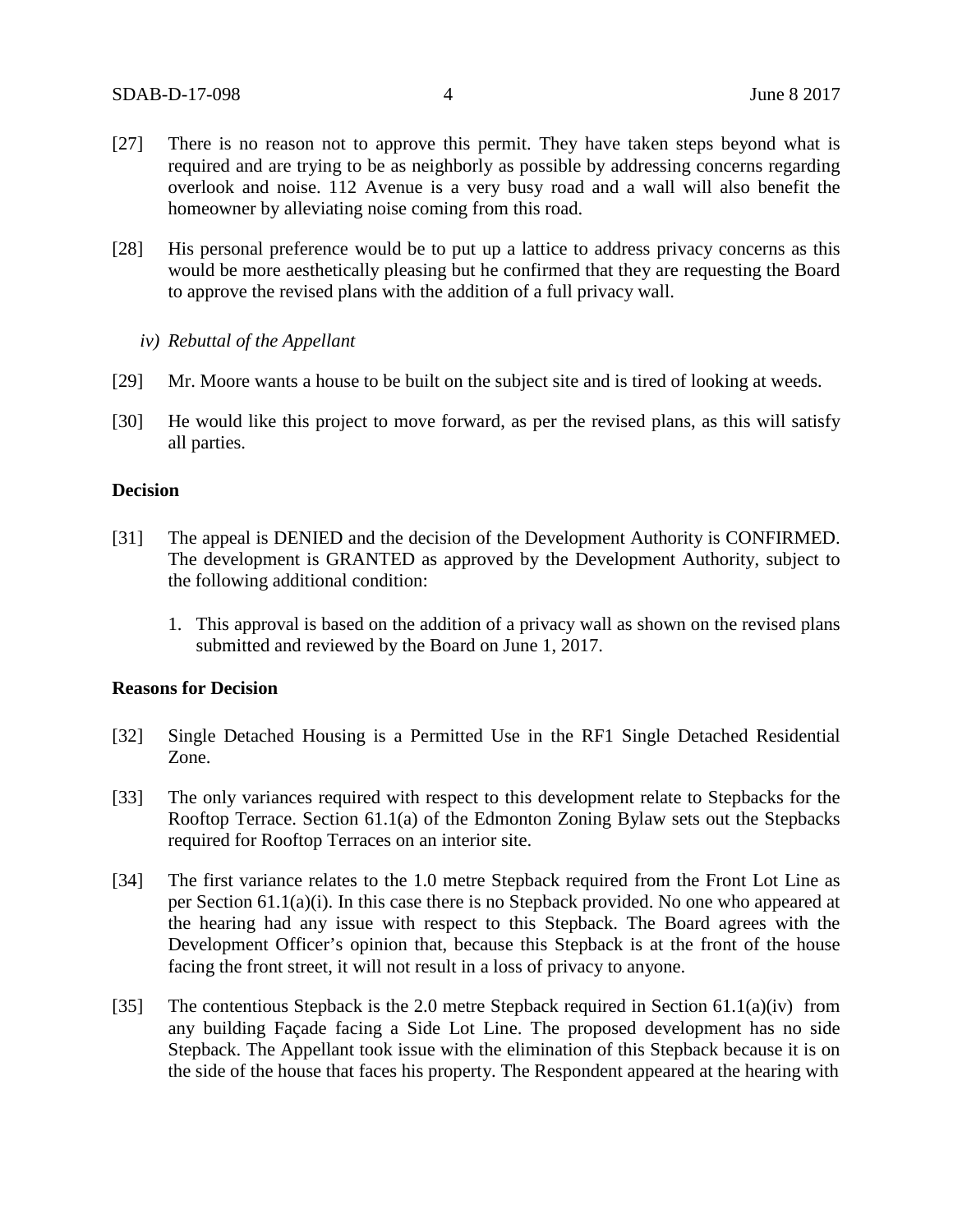revised plans showing a full length and full height privacy wall along that side of the Rooftop Terrace. The Appellant indicated that this wall would completely eliminate all of his concerns about loss of privacy and noise from the Rooftop Terrace.

- [36] The Board agrees that this privacy wall completely mitigates these concerns and that granting this side Stepback variance will not unduly interfere with the amenities of the neighbourhood nor materially interfere with or affect the use, enjoyment or value of neighbouring parcels of land.
- [37] Accordingly the appeal is denied with the adoption of the new plans showing the privacy wall.

Mark Young, Presiding Officer Subdivision and Development Appeal Board

#### **Board Members in Attendance:**

Ms. P. Jones; Mr. A. Nagy; Mr. J. Wall; Ms. E. Solez